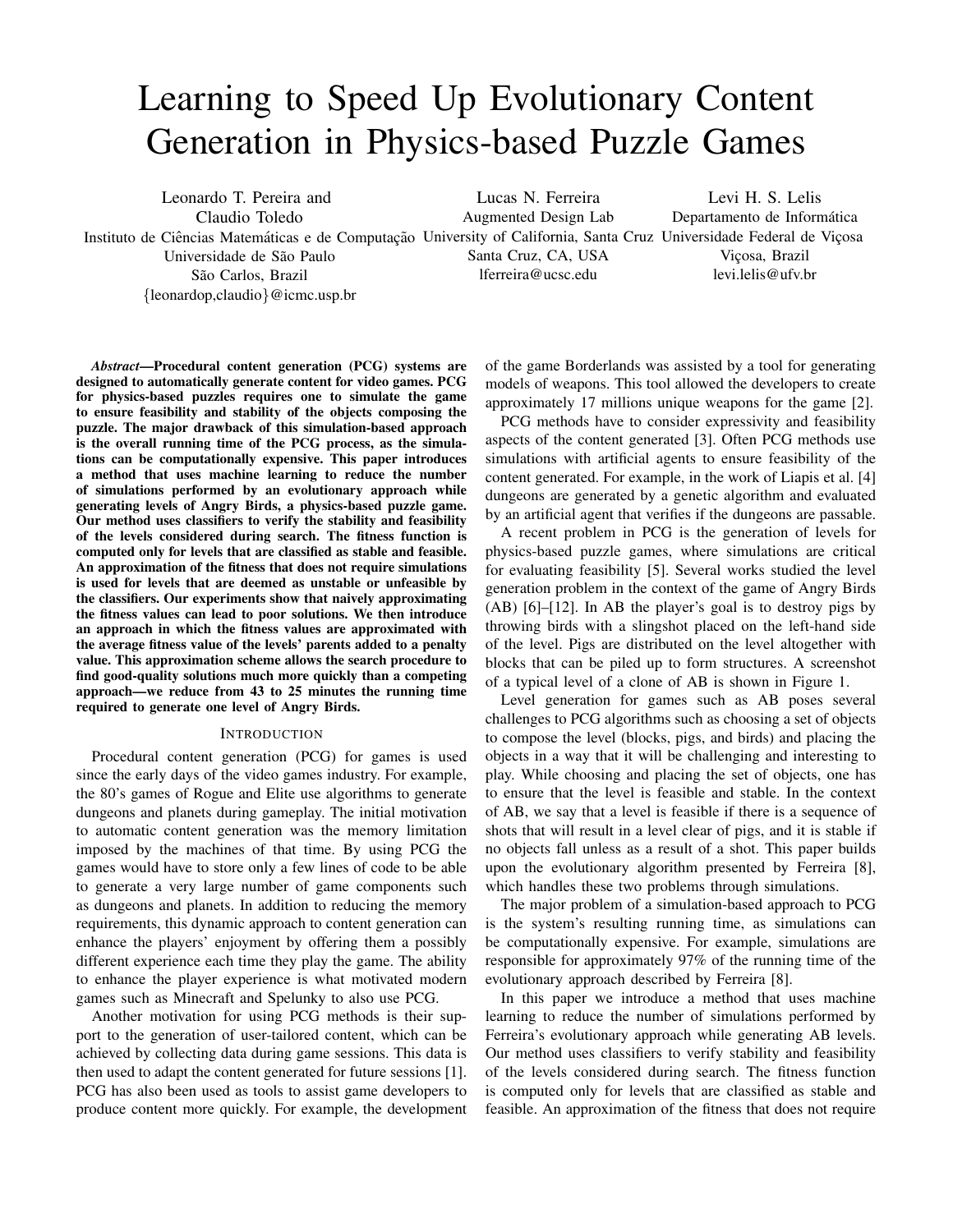simulations is used for levels that are classified as unstable or unfeasible. Our experiments on a clone of the game of AB [7] show that naively approximating the fitness values can lead to poor solutions. We then introduce an approach in which the fitness values are approximated with the average fitness value of the levels' parents added to a penalty value. This approximation scheme allows the search procedure to find good-quality solutions much more quickly than Ferreira's method. Namely, we reduce from 43 to 25 minutes the running time required to generate one level of AB.

# RELATED WORK

This paper relates to PCG methods that use simulations to evaluate the quality or feasibility of the content generated. This paper also relates to works that use machine learning to enhance the search procedure of evolutionary algorithms.

Simulations have been used to evaluate the quality of content in several games. For example, [13] presents an evolutionary approach for generating racing tracks that can provide a large degree of diversity while also being adequately challenging. In that work, the fitness of a track is calculated based on the track's curvature and speed profile, which is calculated by artificial agents that test the tracks generated.

Another genre in which simulation-based PCG was employed is First Person Shooters (FPS). Cardamone et al. [14] proposed an evolutionary approach to generate maps of FPS games. The maps' quality was measured by the average playing time. This metric assumes that the map's quality is directly linked to the playing time. By maximizing the average playing time, the PCG system tends to generate larger maps, which is intuitively good as very small maps do not leave enough space for the placement of weapons and spawning locations. A level's average playing time is approximated with a 10-minute match simulation that uses artificial agents.

Board games can be automatically designed by the method proposed by Browne and Maire [15], which evaluates the games with a Minimax search. A number of metrics are extracted from investigating the performance of the Minimax search on the game, including how long it takes to finish the game, how often the game ends in a draw, and how many game rules are used. These values are combined in a weighted sum of the metrics where the weights are based on empirical investigations of the properties of successful board games.

Generation of levels for physics-based games has been recently explored in the context of Angry Birds, which is a game with simple mechanics but that supports the study of complex problems such as the stability of stacked blocks, the presence of noise in simulation-based fitness functions, and the development of intelligent agents for solving physics-based puzzles. In this context, Stephenson and Renz [11] presented a level generator which can create stable structures using a variety of objects. The proposed algorithm creates levels consisting of various self-contained structures placed throughout a 2D area. The authors argue that once they have access to all the physical attributes of the objects composing the level, it is possible to verify whether the level is stable or not by solving a system of linear equations [16]. However, since physics engines are usually imprecise due to simplifications, levels that are theoretically stable might collapse when simulated in an engine. Thus, Stephenson and Renz also use a simulation to evaluate the stability of the generated levels.

Another level generator of Angry Birds levels that uses simulations is presented by Ferreira and Toledo [7]. This generator is based on a genetic algorithm where the fitness function penalizes unstable levels and tries to generate levels with at least one pig and an amount of birds desired by the user. This algorithm was extended by Ferreira [8], where an encoding scheme allowed the evolutionary approach to better control the number of birds in the levels generated. Also, a novel fitness function was proposed where levels which are deemed as unfeasible by an artificial agent are penalized. We describe Ferreira's algorithm in detail below.

The idea of using machine learning to improve the performance of evolutionary algorithms was also explored by others. For example, Handoko et al. [17], [18] use a support vector machine classifier to enhance a constrained memetic algorithm by helping it locate the objective function's global optimum.

Machine learning has been used in several contexts in computer games. For example, Weber and Mateas [19] applied machine learning algorithms to learn and predict enemies' strategies; Weber et al. [20] modeled player experiences during gameplay to support content creation. Lanzi et al. [21] used data mining algorithms to discover interesting design patterns, flaws, and opportunities to improve a mobile game with few hours of play-testing. A machine learning algorithm proposed by Fink et al. [22] correctly predicts non-player character behaviors in the game of Pong with minimum game knowledge.

## ORIGINAL EVOLUTIONARY APPROACH

In the present section we review the evolutionary approach of Ferreira and Toledo to automatically generate Angry Birds levels [7], [8]. First, we present their level encoding and then we discuss the fitness function they employ.

# *Level Encoding*

We review Ferreira and Toledo's level encoding with an example. Consider in Figure 1 an AB level, its encoding (in evolutionary computation terms a level is referred as an individual and in this paper we use the words level and individual interchangeably) accounts for the number of birds and sequences of stacked-up blocks. Each block is defined as a pair of integers  $(x, y)$ , where x represents the type of block and  $y \in \{0, 1\}$  indicates whether a block is duplicated (1) or not (0) in the stack. A block is duplicated when a stack contains two blocks of a given type side by side, as shown by Stack 2 in Figure 1. We refer the reader to the work of Ferreira and Toledo for details regarding the block types. The encoding also allows for empty spaces in between stacks; empty spaces are marked with an "X" in Figure 1.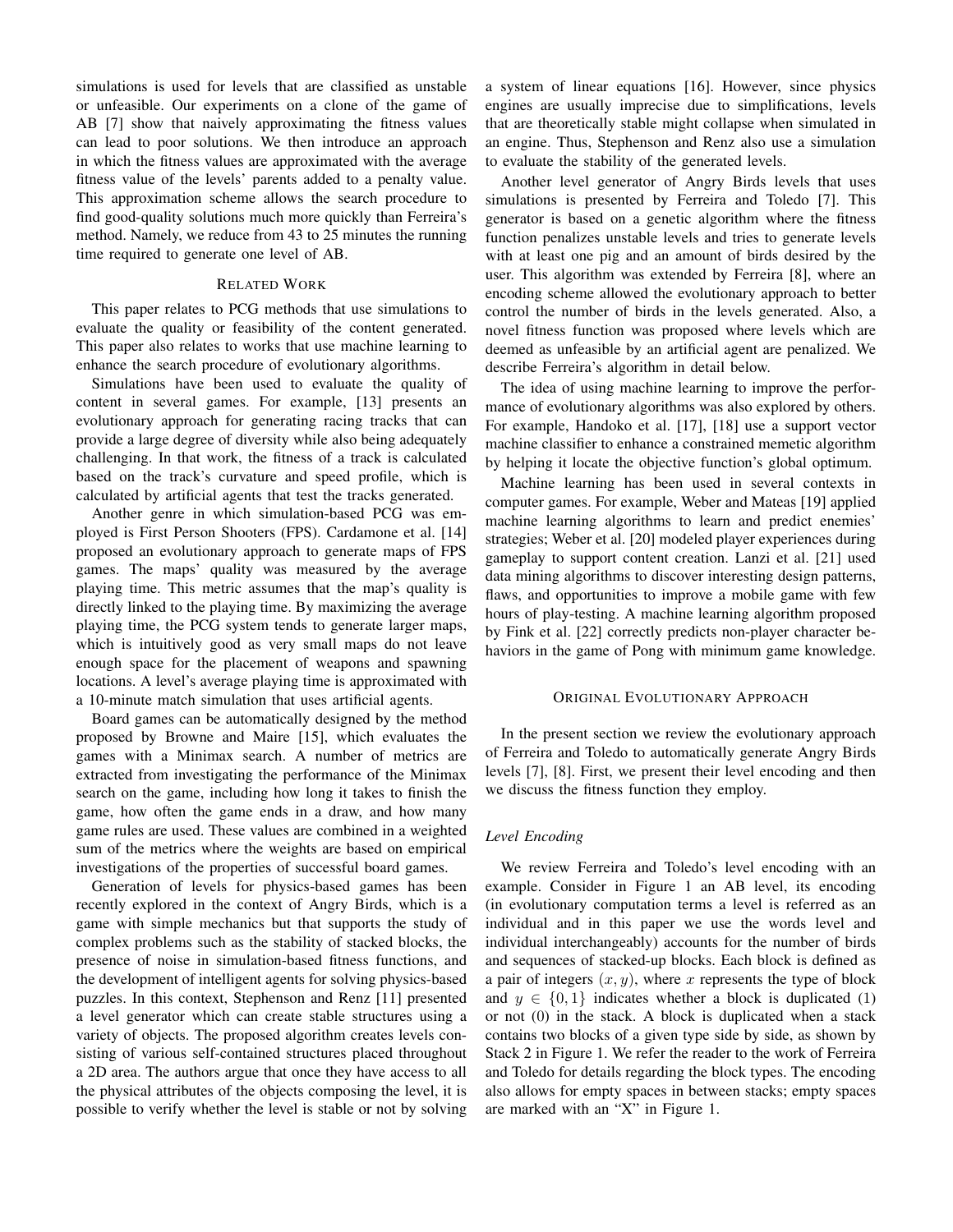

Fig. 1. An example of an Angry Birds level and its representation [8].

# *Fitness Function*

Another key component in Ferreira and Toledo's approach is the fitness function employed, which the evolutionary optimization procedure tries to minimize. For a given set of objects  $O$  defining an individual,  $O$ 's fitness value is defined as,

$$
F(O) = |B_u - B_d(O)| + |L_u - L_d(O)| + P_l(O) + V(O). \tag{1}
$$

Here,  $B_u$  and  $L_u$  are input parameters defined by the user representing the desired number of birds and the number of blocks the generated level must have, respectively. All the other variables in Equation 1 have their values defined by a simulation with an artificial agent that plays  $O$  (refer to [8] for details on the strategy employed by the agent to play the game).  $B_d(O)$  returns the number of birds thrown by an artificial agent during the simulation and  $L_d(O)$  returns the amount of blocks in the level before the simulation. Thus, the first term of  $F$  penalizes  $O$  if the artificial agent does not use all  $B_u$  birds specified by the user. The second term penalizes O if it does not have the desired number of blocks  $L_u$ .

If the artificial agent finishes the level by throwing fewer bids than  $B_d$ , then the individual is penalized by the first term of F. If the artificial agent does not finish the level even after throwing all birds (i.e., there are pigs left in the level), then the individual is penalized by the third term of  $F$ ,  $P_l(O)$ , which is the number of pigs remaining in the level by the end of the simulation. Finally, the last term of  $F$  measures the level stability:  $V(O)$  is the sum of the average speed of all objects in O before the first bird is shot. If the level is stable, then  $V(O) = 0$ . However, in practice, due to imprecisions of the physics simulator, we consider a level stable if  $\sum_{o \in O} v_o$  $10^{-5}$ , where  $v<sub>o</sub>$  is the average speed of object  $o$ .

The EA approach of Ferreira and Toledo also includes a mutation and a crossover procedure for inserting diversity to the process. We refer the reader to their original work for details of these operations [7]. For the current work it is important to highlight that in order to compute the  $F$ value of a given individual, one has to employ an artificial agent to play the game to verify the level's feasibility and a physics simulator to verify the level's stability. Since the EA approach has to compute  $F$  for all individuals evaluated during the optimization procedure, the resulting level generation process can be very slow. On average, it takes Ferreira and Toledo's approach 43 minutes to generate an AB level, and approximately 97% of this time is spent on simulations.

# LEARNING TO SIMULATE

We now describe our approach to decrease the running time of Ferreira and Toledo's evolutionary approach to AB level generation. Instead of simulating gravity to verify stability and executing an artificial agent to estimate feasibility, we train two classifiers to bypass, when possible, these two computationally expensive steps. The first classifier approximates the level's stability, and the second the level's feasibility.

We use *connected structures* instead of complete AB levels to train the stability classifier. We define a connected structure as follows. Let  $G = (V, E)$  be a graph describing an AB level O, where every vertex  $v \in V$  represents an object in O, and there is an edge  $(v_1, v_2) \in E$  between vertices  $v_1$  and  $v_2$  if the objects represented by  $v_1$  and  $v_2$  are in physical contact. We say that a subset  $V' \subseteq V$  is a connected structure if for any pair of vertices  $v_1, v_2 \in V'$ , there is a path between  $v_1$  and  $v_2$ . Figure 1 shows four connected structures. From left to right, the first connected structure holds two pigs, and the other three connected structures hold one pig each. We train our classifier on connected structures instead of complete AB levels because we believe the task of learning stability of smaller structures to be easier than the task of learning the stability of more complex structures.

In order to train the stability and the feasibility classifiers we generated two training sets. The stability dataset was generated by using the original EA described above to generate 5,567 connected structures. The labels of the dataset (stable or unstable) were computed through simulations; 71.2% of the connected structures in the dataset were unstable. The feasibility dataset was also generated by the original EA and contained 4,553 levels. The labels (feasible or unfeasible) were computed through simulations with Ferreira and Toledo's artificial agent; 76.7% of the levels were unfeasible.

We note that we disregard the time spent in the process of generating these datasets of levels and connected structures. This is because this step is performed only once and its computational cost can be amortized by using the trained classifiers to generate a large number of AB levels.

Also aiming at facilitating learning, we modify the EA encoding proposed by Ferreira and Toledo. In the original encoding different levels could have different representation sizes. Since the differences in level size could be a problem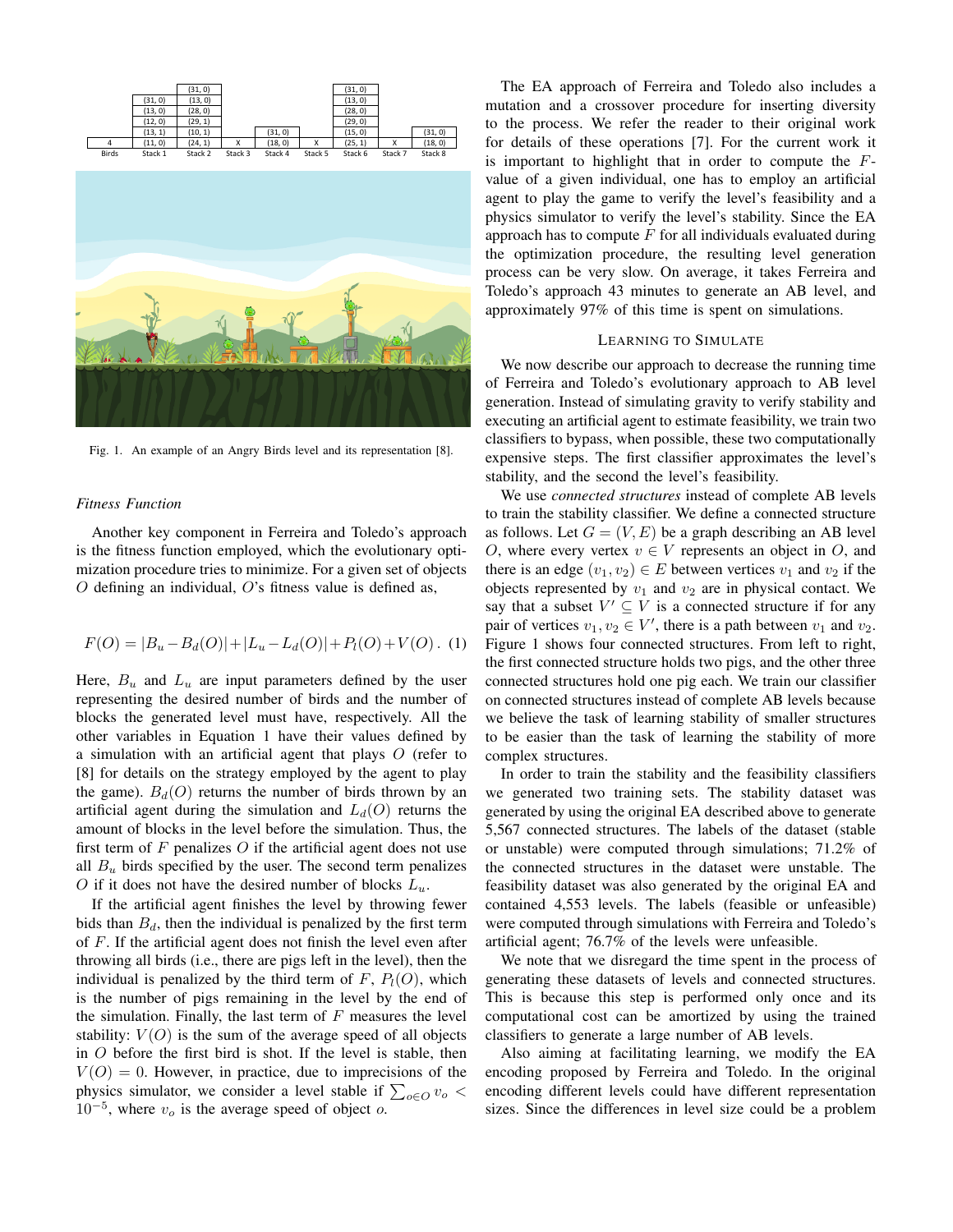TABLE I ENCONDING OF THE LEVEL SHOWN IN FIGURE 1 USING OUR MATRIX REPRESENTATION

| $\vert -1 \vert$ |          |          |          | $-4$ $-4$ $-4$ $-4$ $-4$ |      | $\cdots$ | $-1$ |
|------------------|----------|----------|----------|--------------------------|------|----------|------|
| $  \cdot  $      | $\cdots$ | $\cdots$ | $\cdots$ | $\cdots$                 | .    | .        |      |
| $\vert -1 \vert$ | $-1$     | 31       |          | $-1$ $-1$                | $-1$ | $\cdots$ | $-1$ |
| $\vert$ 31       | $-1$     | 13       | $-1$     | $-1$                     | $-1$ | $\cdots$ | $-1$ |
| $\vert$ 13       | $-1$     | 28       | $-1$     | $-1$                     | $-1$ | .        | $-1$ |
| $\vert$ 12       | $-1$     | 29       | 29       | $-1$                     | $-1$ | $\cdots$ | $-1$ |
| $\vert$ 13       | 13       | 10       | 10       | 31                       | $-1$ | $\cdots$ | $-1$ |
| 11               | -1       | 24       | 24       | 18                       | $-1$ | $\cdots$ | $-1$ |

to supervised learning algorithms, we use a matrix M of fixed size as an encoding scheme to AB levels. An entry  $(i, j)$  of M corresponds to a position of a block in the level and the value stored in  $(i, j)$  corresponds to the type of the block occupying that position. If object  $o_1$  occupies position  $(i, j)$  and object  $o_2$  occupies position  $(i + 1, j)$  in M, then  $o_2$  is on top of  $o_1$ in the level. Similarly, if object  $o_1$  occupies position  $(i, j)$  and object  $o_2$  occupies position  $(i, j + 1)$  of M, then  $o_2$  is on the right-hand side of  $o_1$  in the level. If a given position is empty, then that entry has value of -1. Our matrix has size  $M \times N$ , where  $M$  is the maximum number of blocks one can place on top of each other, and  $N$  is the maximum number of sideby-side objects a level can have. For the feasibility classifier we add an integer to the encoding to specify the number of birds the level has. As an example, Table I shows the matrix representation of the level shown in Figure 1.

## EMPIRICAL EVALUATION OF CLASSIFIERS

In this section we empirically test the accuracy of four supervised learning algorithms for the task of classifying stable and feasible AB levels. We test the following algorithms: Decision Trees (J48), Bayesian Network (BN), Radial Basis Function Neural Network (RBF), and Random Forests (RF). The input parameters of each algorithm is chosen in a 10 fold cross validation process. We present in Table II the cross validation results for the best set of input parameters for each algorithm. The results are presented in terms of accuracy (percentage of levels or structures correctly classified) and mean absolute error (MAE). The best results are highlighted in bold; the numbers are truncated to two decimal places.

The tree-based approaches performed better than BN and RBF in our experiments, with the RF yielding better results overall for both the feasibility and the stability classification tasks. The accuracy of RF is above 90% in both tasks, which indicates the potential of employing these classifiers as part of the PCG process for generating AB levels.

We recall that RF's accuracy of 97% in the feasibility task is with respect to an approximation to the actual feasibility of the levels tested. This is because the labels (feasible or unfeasible) of our training data was obtained by approximating the levels' feasibility with a simple artificial agent. If our artificial agent classifies a given level  $O$  as feasible, then  $O$  is certainly feasible as the agent was able to complete O. However, if the agent classifies  $O$  as unfeasible,  $O$  could still be feasible but the agent was not able to complete the level.

#### TABLE II

RESULTS FROM THE CREATION OF THE FEASIBILITY CLASSIFIER MODELS WITH A BASE CONTAINING 4,553 INDIVIDUALS AND THE STABILITY CLASSIFIER MODELS WITH A BASE CONTAINING 5,567 INDIVIDUALS

| <b>Feasibility Results</b> |       |           |            |       |  |  |
|----------------------------|-------|-----------|------------|-------|--|--|
|                            | J48   | <b>BN</b> | <b>RBF</b> | RF    |  |  |
| Accuracy $(\% )$           | 95.94 | 78.32     | 81.92      | 97.27 |  |  |
| <b>MAE</b>                 | 0.05  | 0.22.     | 0.29       | 0.08  |  |  |
| <b>Stability Results</b>   |       |           |            |       |  |  |
|                            | J48   | <b>BN</b> | <b>RBF</b> | RF    |  |  |
| Accuracy $(\% )$           | 86.62 | 67.27     | 66.70      | 91.93 |  |  |
| <b>MAE</b>                 | 0.16  | 0.35      | 0.43       | 0.13  |  |  |

|  |  | Algorithm 1 Classifier-Based Evolutionary Approach |
|--|--|----------------------------------------------------|
|--|--|----------------------------------------------------|

**Require:** Maximum number of generations  $E$ , maximum number of generations without improvement  $I$ , stability  $C_s$  and feasibility  $C_f$  classifiers, desired number of birds  $B_d$ , desired number of blocks  $L_d$ , and penalty value  $\lambda$ .

Ensure: One Angry Birds level

1: Generate a population  $\Gamma$  of 100 random individuals with at most 5 birds and at most 100 blocks.

- 3: while number of generations without improving the Fvalue has not exceeded  $I$ ,  $e$  has not exceeded  $E$ , and did not find an individual O with  $F(O) = 0$  do
- 4: Initialize next population  $\Gamma' \leftarrow \emptyset$
- 5: while  $|\Gamma'| < |\Gamma|$  do
- 6: Randomly select individuals  $O_1$  and  $O_2$  from  $\Gamma$ .
- 7: **if**  $F(O_1) < F(O_2)$  then
- 8:  $P_1 \leftarrow O_1$
- 9: else
- 10:  $P_1 \leftarrow O_2$
- 11: Repeat previous step to select  $P_2$ .
- 12: Reproduce  $P_1$  with  $P_2$  generating children  $O'_1$  and  $O'_2$ (crossover rate of 95% and mutation rate of 10%).
- 13: Compute  $F(O'_1)$  and  $F(O'_2)$  using Algorithm 2.
- 14:  $\prime \leftarrow \Gamma' \cup \{O_1', O_2'\}$
- 15:  $\Gamma \leftarrow \Gamma'$
- 16:  $e \leftarrow e + 1$
- 17: return  $\operatorname{argmin}_{O \in \Gamma} F(O)$

Since RF was able to perform best in our experiments, RF is the method we use in the EA PCG system described next.

# CLASSIFIER-BASED EVOLUTIONARY APPROACH

Our evolutionary approach to AB level generation follows Ferreira and Toledo's approach, with the difference that we employ two RF classifiers to reduce the number of simulations required to compute the fitness values during search. Our approach is described in Algorithms 1 and 2.

Algorithm 1 receives as input the maximum number of generations  $E$  the EA is allowed to create, and the maximum number  $I$  of generations the EA is allowed to create without improving the F-value of the fittest individual in the population; the algorithm returns an AB level. Our EA approach initially generates a population  $\Gamma$  of 100 random

<sup>2:</sup>  $e \leftarrow 0$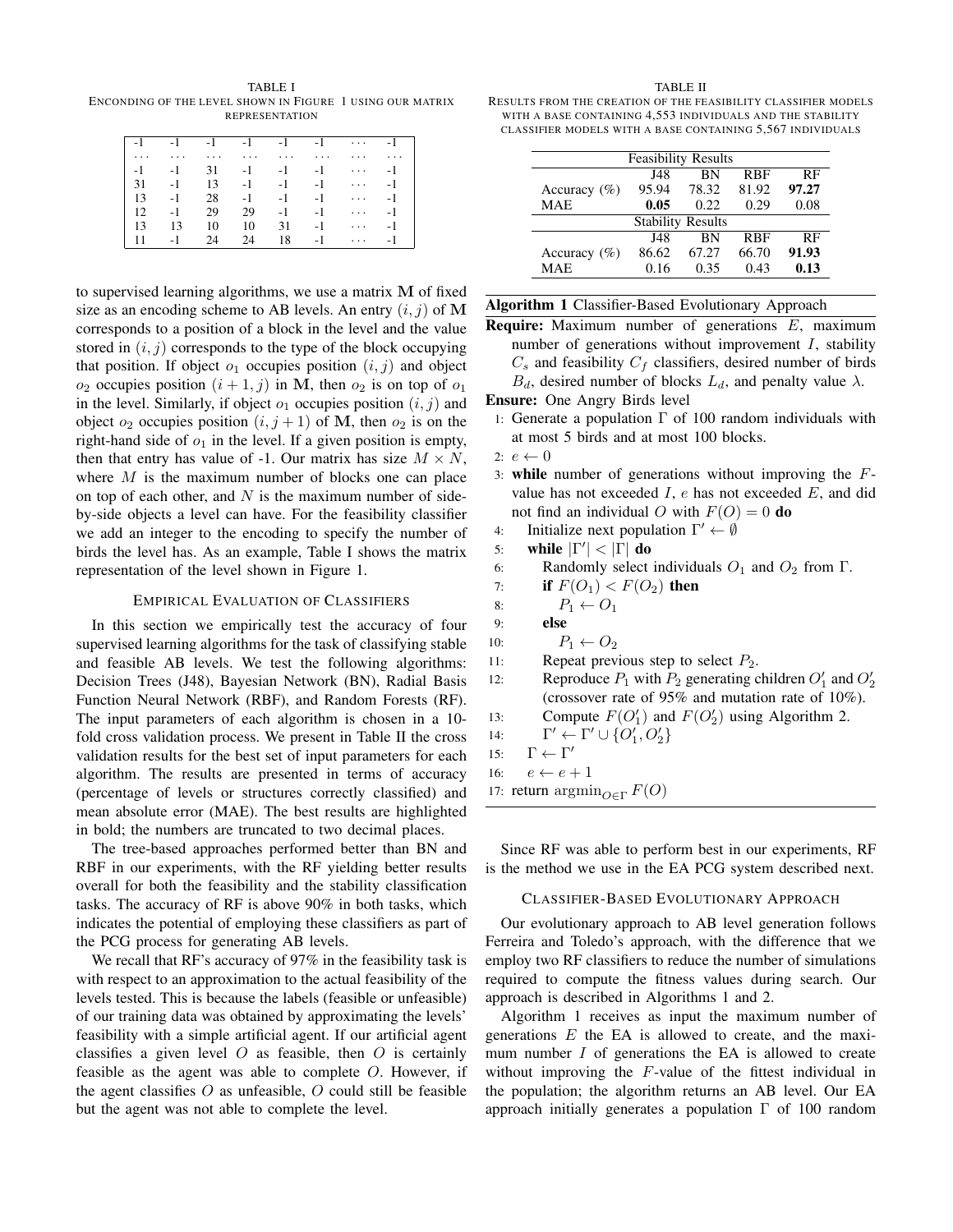individuals with at most 5 birds and 100 blocks. These values were chosen empirically in preliminary experiments. Variable e counts the number of generations (line 2); the counter for generations without improvement is not shown explicitly in the pseudocode. The stopping condition of our EA approach is shown in line 3 of Algorithm 1. We stop the procedure (i) after completing  $E$  generations; (ii) after completing  $I$ generations without improving the best F-value within the current population; (iii) or after finding an optimal solution  $(i.e., F-value of zero).$ 

In each generation (denoted by an iteration of the outer loop of Algorithm 1) we create a new population  $\Gamma'$  with the same number of individuals of the current population Γ. We generate two individuals  $O'_1$  and  $O'_2$  with a tournament selection approach. That is, we randomly select two individuals  $O_1$  and  $O_2$  from  $\Gamma$  and select the one with lowest F-value to be parent  $P_1$ ; we repeat the same process to select a parent  $P_2$ . Next,  $P_1$ reproduces with  $P_2$  generating individuals  $O'_1$  and  $O'_2$ , which are added to  $\Gamma'$  (see lines 6–14 in Algorithm 1).

We compute the  $F$ -values for all individuals generated (line 13) according to Algorithm 2. Note that for the initial random population we compute the  $F$ -values according to Equation 1 directly as the individuals in that population do not have parents, which is required as input in Algorithm 2.

In addition to individual O and its parents  $O_{p_1}$  and  $O_{p_2}$ , Algorithm 2 requires the stability  $C_s$  and feasibility  $C_f$ classifiers as input.  $C_s(O)$  and  $C_f(O)$  return true if O is stable and feasible, respectively. Algorithm 2 also receives as input the desired number of birds  $B_d$  and blocks  $L_d$ , which are chosen by the user, and a penalty value  $\lambda$ .

If both  $C_s$  and  $C_f$  return true (line 1), we compute  $F(O)$ with Equation 1 directly. That is, we run the stability simulator to obtain  $V(O)$  and the feasibility simulator through the artificial agent to obtain  $L_u(O)$  and  $P_l(O)$  (lines 2–4). Our method does not compute the actual value of  $F(O)$  if according to the classifiers O is either unstable or unfeasible. Instead, Algorithm 2 returns the average of  $O$ 's parent added to the penalty  $\lambda$ . The value of  $\lambda$  reduces the chances of O winning a tournament and passing its genes to the next generation of the evolutionary approach. Note, however, that it might be important to be able to distinguish amongst different unstable individuals and amongst different unfeasible individuals. This is because, for example, there could be two unstable individuals where one of them is much closer to being stable than the other (i.e., a small modification to the nearstable individual would make it stable). By using the average F-value of O's parents added to  $\lambda$  as O's F-value we expect to distinguish near-stable individuals from far-from-stable ones and near-feasible individuals from far-from-feasible ones.

## EMPIRICAL RESULTS

We are primarily interested in comparing the running time of our proposed approach with that of the original method (Original). In order to show that we are able to reduce the running time while generating levels with similar quality, we

# Algorithm 2 Classifier-Based Fitness Function

**Require:** Individual O and its parents  $O_{p1}$  and  $O_{p2}$ , stability  $C_s$  and feasibility  $C_f$  classifiers, desired number of birds

 $B_d$ , desired number of blocks  $L_d$ , and penalty value  $\lambda$ .

Ensure: Fitness value of O.

- 1: if  $C_s(O) \wedge C_f(O)$  then
- 2: Obtain  $L_u(O)$  and  $P_l(O)$  with artificial agent
- 3: Obtain  $V(O)$  with physics simulator

4: return  $|L_u(O) - L_d| + |B_u(O) - B_d| + P_l(O) + V(O)$ 

- 5: else
- 6: return  $\frac{F(O_{p1})+F(O_{p2})}{2} + \lambda$



Fig. 2. Average running time of each approach.

also show the average fitness value of the level generated by each approach.

In addition to Original and the approach described in Algorithms 1 and 2, which we name Full-C, we also test the following Full-C variants: a method that uses only the stability classifier in line 1 of Algorithm 2 (S-C) and a method that uses only the feasibility classifier in line 1 of Algorithm 2 (F-C). We also test naive versions of S-C and F-C in which we use  $\lambda$  instead of the average fitness value of O's parents added to  $\lambda$  as the fitness value of O when the expression of line 1 of Algorithm 2 returns false. We call such naive variants S-N and F-N, for S-C and F-C, respectively.

All results presented are averages over 10 independent runs of each method. Also, all runs were executed in the same machine. Each approach was tested with the same set of parameters:  $|\Gamma| = 100$ ,  $E = 25$ ,  $I = 10$ ,  $\lambda = 100$ ,  $B_d = 5$ , and  $L_d = 100$ , crossover and mutation rates of 95% and 10%.

The results for running time are presented in Figure 2. All proposed approaches but F-N present a substantial reduction in running time compared to Original. A Pearson correlation test suggests that the running time data is likely to be independent (correlation of 0.051); Levene's test for homoscedasticity suggests that the hypothesis that the variables have equal variance cannot be discarded ( $p > 0.05$ ); finally, Anderson-Darling suggests that normality cannot be discarded ( $p > 0.05$ ). Thus, we apply the parametric ANOVA test which yields  $p = 0.008$ , suggesting a significant difference between the average running time of different systems. Then, we use Fisher's test for pairwise comparisons to discover that both S-C and Full-C are significantly faster than Original ( $p < 0.05$ ).

The results for the average fitness value of the individual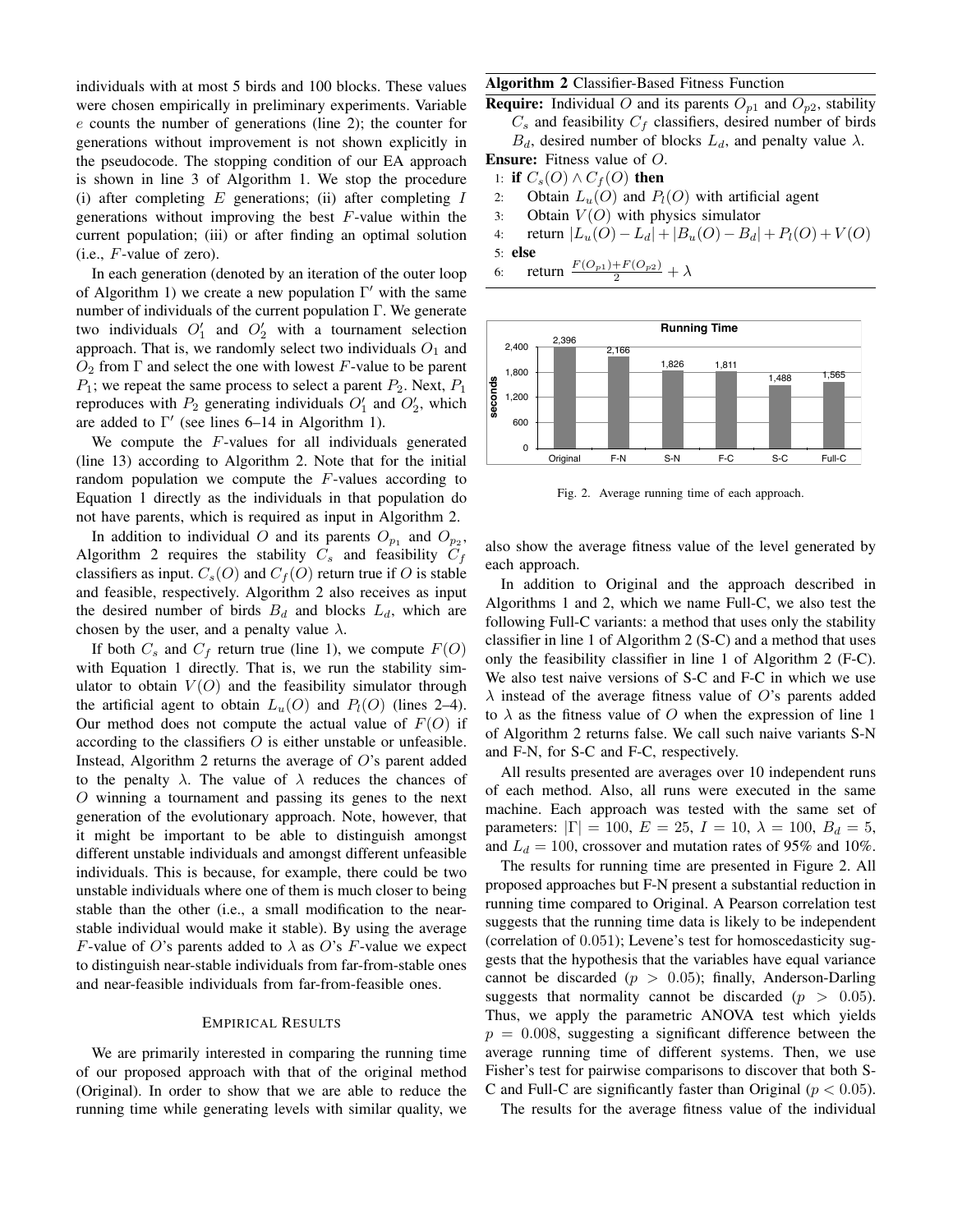

Fig. 3. Average fitness value of the individual returned by each approach.

returned by each approach are shown in Figure 3. The average fitness values do not satisfy the three criteria to apply a parametric test. Thus, the non-parametric Friedman test is applied instead. The Friedman test yields  $p = 0.165$ , showing that no statistical difference was found.

## **DISCUSSION**

The running time results shown in the previous section demonstrated that our proposed approach is able to substantially and significantly reduce the running time of the original evolutionary approach to level generation in the game of AB. Namely, S-C and Full-C reduced from 2,396 seconds to 1,488 and 1,565 seconds, respectively, the running of the PCG procedure. The naive approach which employs only the stability classifier (S-N) was also able to substantially reduce the running time—from 2,396 seconds to 1,826 seconds. However, the average fitness values of the individuals returned by the naive approaches were much worse than the original method. That is, while the original method returns individuals with fitness value of 0.21 on average, the naive approaches return individuals with fitness values of 0.71 and 0.90 on average. Thus, although the naive approaches have better running time than Original, they produce levels of lower quality.

By contrast, F-C, S-C, and Full-C have substantially better running time than Original and they generate levels of similar quality. This result shows that the strategy of using the average fitness value of the parents of an individual added to the penalty  $\lambda$  instead of only  $\lambda$  allows the evolutionary approach to generate solutions of much better quality. We conjecture that, by returning only  $\lambda$  as the fitness value of the individuals for which the classifier returns false, F-N and S-N are unable to distinguish the near-stable and near-feasible levels from those that are far from becoming stable or feasible. We believe that being able to distinguish these levels is specially important in the early stages of the evolutionary procedure. This is because the initial random population  $\Gamma$  is composed almost solely by unstable and unfeasible levels. This way, in the naive approaches, all individuals in the early populations have the same F-value, which might misguide the search procedure to poor solutions.

Another approach that could be used to reduce the running time of our evolutionary approach is the employment of an exact and fast method such as Blum et al.'s [16] to verify the stability of a given level. The drawback of such an approach is that the physical engine in which the levels are going to be played only approximates the real-world physics and are imperfect. This way, a level that is theoretically stable according to Blum et al.'s method might be unstable once simulated in the physics engine. Our method learns even the imperfections of the physics engine.

We believe there are other ways of further improving the running time of our evolutionary approach. One interesting direction of future work is to test other forms of evolutionary operations that do not require the computation of the F-value for all individuals in  $\Gamma$  as is currently done by our approach.

# **CONCLUSIONS**

The presented work employs machine learning techniques to reduce the running time of a procedural content generation system used to generate levels of the physics-based puzzle game of Angry Birds. The original approach for generating content for Angry Birds heavily relies on simulations to evaluate both the stability and the feasibility of the levels during the search procedure. The drawback of solely using simulations is the resulting computational cost of the fitness function used to guide the search. In our approach we only use simulations if two classifiers predict that the level is both stable and feasible. This way we are able to substantially and significantly reduce the running time of the original evolutionary approach to generate Angry Birds levels.

We also showed that naively applying a penalty value to the individuals which are classified as either unstable or unfeasible can lead the search procedure to poor solutions. To overcome this problem, instead of using a penalty value as the individual's fitness, we use the average fitness value of the parents of the individual added to a penalty value. This way the search procedure is able to distinguish the near-stable and near-feasible levels from those with worse quality. As a result of our strategy, our system is able to find good solutions much more quickly than the original approach.

# ACKNOWLEDGMENTS

Financial support for this research was in part provided by CAPES/CNPq Science Without Borders program, FAPEMIG, and Gapso. Lucas N. Ferreira acknowledges financial support from CNPq Scholarship (200367/2015-3).

## **REFERENCES**

- [1] G. N. Yannakakis and J. Togelius, "Experience-driven procedural content generation," *IEEE Transactions on Affective Computing*, vol. 2, no. 3, pp. 147–161, 2011.
- [2] G. Smith, E. Gan, A. Othenin-Girard, and J. Whitehead, "Pcg-based game design: enabling new play experiences through procedural content generation," in *Proceedings of the 2nd International Workshop on Procedural Content Generation in Games*. ACM, 2011, p. 7.
- [3] A. Liapis, G. N. Yannakakis, and J. Togelius, "Constrained novelty search: A study on game content generation," *Evolutionary computation*, vol. 23, no. 1, pp. 101–129, 2015.
- [4] A. Liapis, C. Holmgård, G. N. Yannakakis, and J. Togelius, "Procedural personas as critics for dungeon generation," in *European Conference on the Applications of Evolutionary Computation*. Springer, 2015, pp. 331–343.